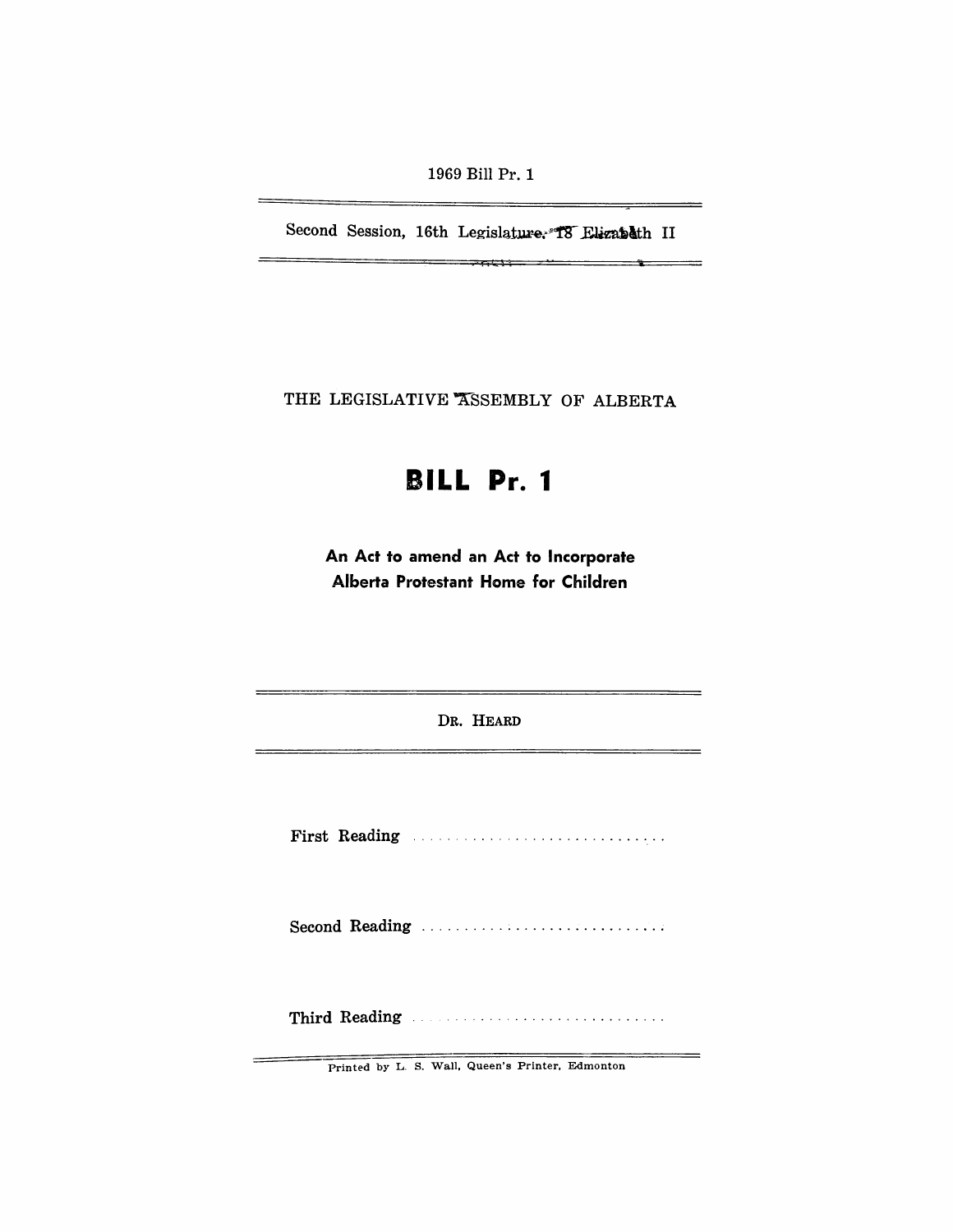## **BILL Pr. 1**

### 1969

### An Act to amend an Act to Incorporate Alberta Protestant Home for Children

#### *(Assented to* , 1969)

Preamble

WHEREAS the Alberta Protestant Home for Children was duly incorporated under *The Alberta Protestant Home for Children Act,* being chapter 110 of the Statutes of Alberta, 1964;

AND WHEREAS the Alberta Protestant Home for Children has presented a Petition praying for an amendment to *The Alberta Protestant Home for Children Act* as hereinafter set forth and it is expedient to grant the prayer of the said Petition;

THEREFORE Her Majesty, by and with the advice and consent of the Legislative Assembly of the Province of Alberta, enacts as follows:

- Short title
- 1. This Act may be cited as *The Alberta Protestant Home for Children Amendment Act, 1969.*
- 1964, c. ·110 *2. The Alberta Protestant Home for Children Act* is hereby amended.
- Amends s. 1 ,3. Section 1 is amended by striking out the words "Alberta Protestant Home for Children" and by substituting the words "Alberta Orange Foundation for Children".
- Amends s. 2 4. Section 2 is struck out and the following is substituted.
- Objects 2. The objects of the corporation are the operation, management and continuance within the Province of Alberta of an organization dedicated to charitable works generally on behalf of children in the Province of Alberta.
	- 5. The following section is added after section 16:

Enacts s. 16A